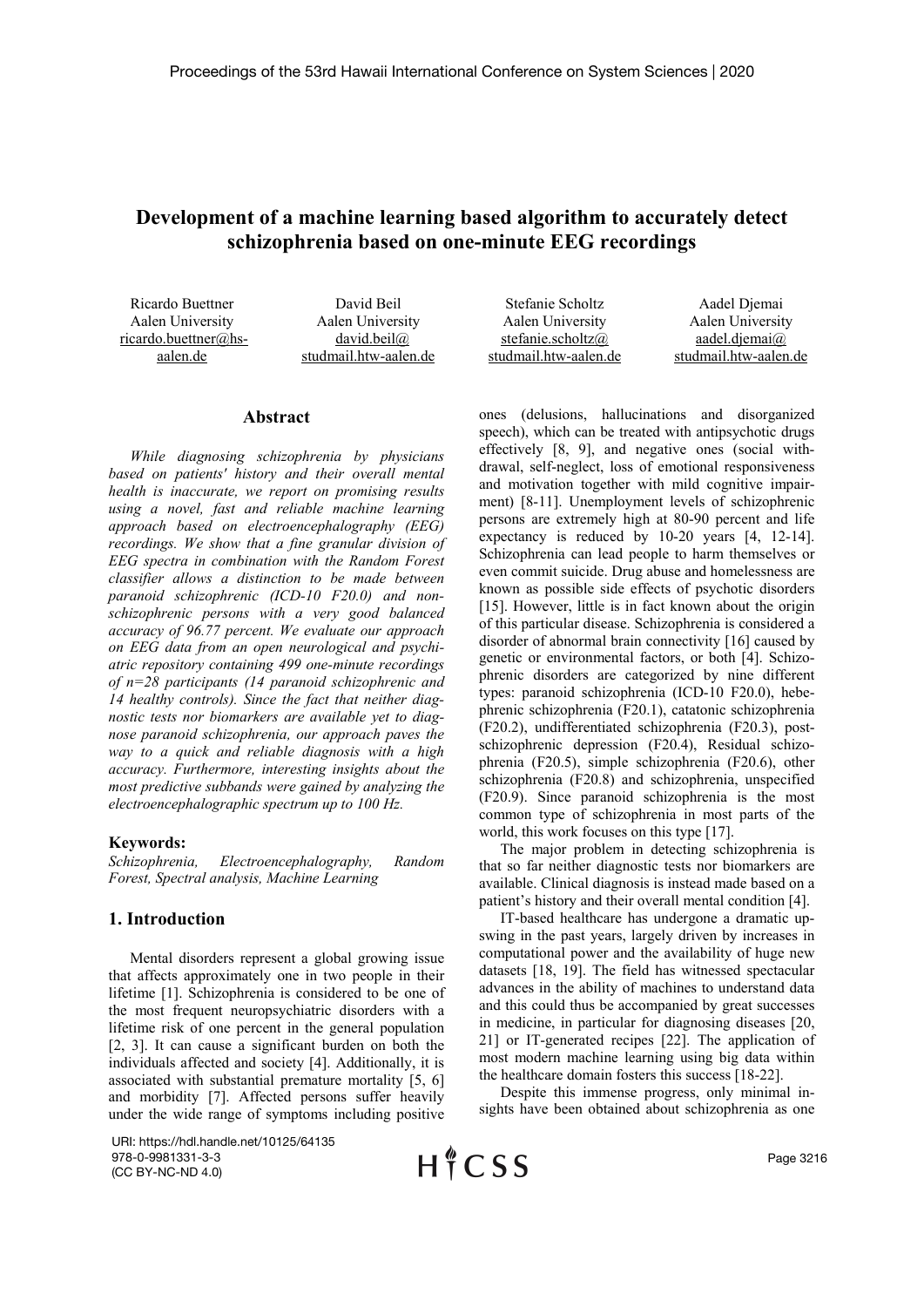of the most frequent neuropsychiatric disorders [1-3]. For instance, animal models show that developmental hippocampal lesions may cause abnormal connectivity of the prefrontal cortex [16] and in the human brain irregular recordings (glutamate-mediated neurotransmission) have been detected in neuropsychiatric disorders such as schizophrenia [23]. In general, a lot of studies have shown that schizophrenia patients often show unspecific abnormalities in their EEG recordings [1].

The most prominent theory explaining the schizophrenic disorder is the disturbed functional connectivity theory between small-world brain networks [24-26]. According to this theory, disturbances in functional connectivity are the major pathophysiological mechanism for schizophrenia, and, in particular, for cognitive disorganization. It was found that these disturbances to functional connectivity are reflected in atypical and unspecific EEG recordings of schizophrenic patients, but EEG analysis based on the standard large EEG bandwidths are insufficient to make use of functional connectivity theory to diagnose schizophrenia [24].

However, from a modern machine learning point of view, we make use of this theory and propose a machine learning based classification system analyzing fine-graded EEG spectra to diagnose schizophrenic patients. Such a fast, automatic classification system with a high accuracy for detecting schizophrenia is highly useful in daily clinical practice. That is why in this paper we aim to evaluate the possibility of reliably distinguishing people with schizophrenia from nonschizophrenics based on fine-graded EEG spectra.

Research question: Can we build an artifact to distinguish schizophrenic from non-schizophrenic persons based on fine-graded EEG spectra?

In order to identify schizophrenic persons from non-schizophrenics, we made use of the Random Forest classifier. The classifier uses aperiodic time series data that quote the registration of electrical activity of brain waves at the skull surface.

The most important contributions are:

- 1) We build a highly effective classifier to distinguish schizophrenic from non-schizophrenic persons based on EEG data with a very good balanced accuracy of 96.77 percent.
- 2) By using the Random Forest machine learning method, a fast classification using only one-minute of EEG recording is possible.
- 3) The extension of the analysis spectrum from up to 50 Hz to 100 Hz leads to a further improvement in diagnostic accuracy (96.01 % versus 96.77 %).
- 4) In addition to the current state of knowledge, the upper gamma frequency band (96.5 Hz to 99.5 Hz) is also very relevant for differentiating schizophrenic from healthy people, something that may

stimulate theory-building work (e.g. by extending functional connectivity theory [24-26]).

The paper is organized as follows: Next we present the procedure of our research methodology by first arguing for the data set used. Furthermore, we set out the data preparation and the Random Forest method. After that, we demonstrate the machine learning results concerning the performance evaluation. Then, we discuss the results and include practical implications, before concluding with limitations and future work.

## **2. Methodology**

In order to show methodological rigor in covering a relevant topic and thus finally contribute an applicable artifact for medicine and research, the work in this paper is done in accordance with the Information Systems design science approach [27]. The procedure covers the following steps (Fig. 1): Reading the dataset, applying Independent Component Analysis (ICA) on the data, calculating mean values over all sensors, performing a spectral analysis with 200 equally ranged frequency bands, and conducting the classification.



Figure 1: Method overview.

## **2.1. Dataset**

The dataset comprised of 14 patients (7 males: 27.9  $\pm$  3.3 years, 7 females: 28.3  $\pm$  4.1 years) with ICD-10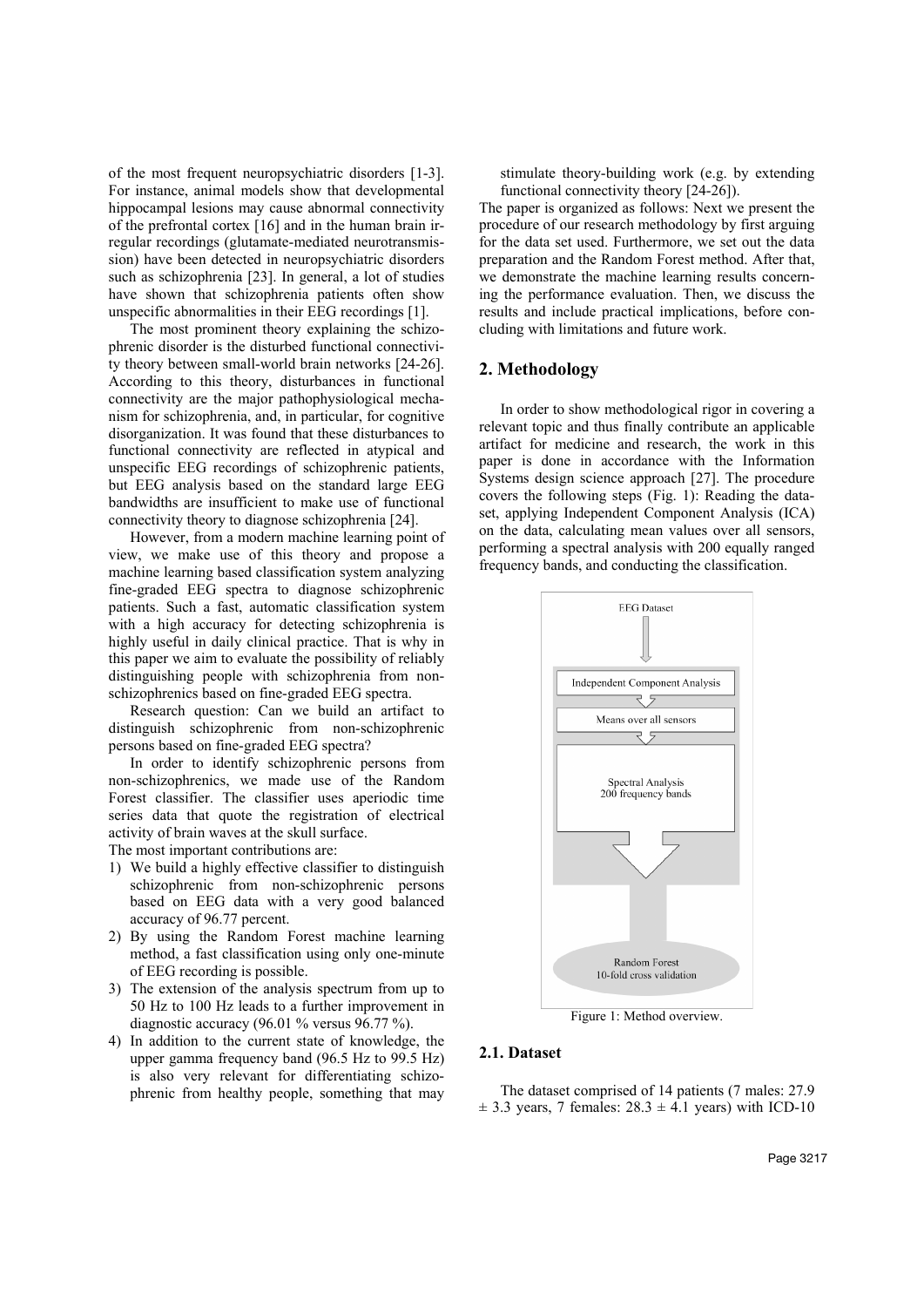F20.0 diagnosed paranoid schizophrenia, who were hospitalized at the Institute of Psychiatry and Neurology in Warsaw, Poland, and 14 healthy controls (7 males:  $26.8 \pm 2.9$ , 7 females:  $28.7 \pm 3.4$  years) [28]. The patients had to undergo a medication washout of at least seven days. Study protocol was approved by the Ethics Committee of the Institute of Psychiatry and Neurology in Warsaw. All participants received a written description of the protocol and provided written consent to take part in this study. Inclusion criteria were a minimum age of 18, the ICD-10 diagnosis F20.0, as well as medication washout period of a minimum of seven days. Exclusion criteria were pregnancy, organic brain pathology, epilepsy, Alzheimer's, or Parkinson disease, presence of a general medical condition, or very early stage of schizophrenia [28]. The control was matched in gender and age to the 14 patients completing the study [28].

The dataset consists of data from 64 electrodes placed on the scalp, scanned at 250 Hz [28], using the internationally standardized 10-20 EEG montage [29]. This designation relates to the positioning of the electrodes on the scalp as it measures the distance from Nasion to Inion and defines it as 100 percent. The EEG data were recorded for approximately fifteen minutes in all subjects during an eyes-closed resting state condition with 19 EEG channels: Fp1, FP2, F7, F3, Fz, F4, F8, T3, C3, Cz, C4, T4, T5, P3, Pz, P4, T6, O1, O2. The full dataset is held in a public repository and is available at https://repod.pon.edu.pl/dataset/eeg-inschizophrenia [30].

#### **2.2 Preprocessing**

This part of the paper covers the data preparation of the collected EEG data. The EEG mirrors many thousands of simultaneous brain processes in specific frequency bands and their associated frequency bandwidth [31]. During the EEG data collection, noise disturbances such as muscle activities, blinking, movements of the eyes and the heartbeat are recorded. The ICA algorithm, which has to be implemented to remove these artifacts, performs well if the following requirements are satisfied:

- 1) Mixing medium is linear and propagation delays are negligible.
- 2) The time courses of the sources are independent.
- 3) The number of sources is the same as the amount of sensors.

For applying ICA on EEG data, the first and second assumptions are clearly met. The recording is linear and instantaneous. Also, the sources of blinking, muscle activities and heartbeat are not generally time locked. Since we do not know the exact amount of statistically independent brain signals, the third

requirement is questionable. Nevertheless, simulations have confirmed that ICA works very well on EEG data [32]. In the case of EEG data analysis, the recorded signals must be the rows of the Input Matrix x. The Output Matrix  $u = Wx$  contains the time series of the ICA components. As a result of the ICA, we get the corrected EEG signals  $x' = W_1$  u' [33]. The ICA algorithm used for pre-processing is provided with eegkit v.1.0.4 within R x64 3.5.3.

In addition, we conducted a dimensional reduction by calculating the mean values over all 19 EEG channels per recording. The preprocessed recordings of the 28 participants with a total recording time of 499 minutes are separated into one-minute chunks each. This step leads to a total of 499 recordings, which builds the foundation of our subsequent analysis and hence produces a more accurate result.

## **2.3 Machine Learning Method**

The machine learning method comprises the following three steps:

**2.3.1. Spectral Analysis and Feature Extractions**. In order to transform the cleaned EEG data set from time series data into frequency range data, the EEG spectral analysis is conducted. An appropriate approach is the Fast Fourier Transformation (FFT), which decomposes the EEG signals as a function of frequencies. The Spectral Analysis is provided using eegkit v.1.0.4 within R x64 3.5.3. The simplified process of the FFT is shown in figure 2.

- 1) First the original signal is broken down into many sinusoidal oscillations.
- 2) Then the strength of each frequency, within the original signal, is calculated.



In this work, the commonly used division of frequency bands into alpha, beta, theta, delta and gamma bands, as shown in table 1, was not used as a feature extraction criterion [31]. According to the study of Rieg et al. [34], we decided to apply their method on EEG data of schizophrenic and non-schizophrenic persons. To take the upper gamma frequency bands into account, we additionally decided to extend the frequency range up to 100 Hz. Thus, 200 frequency bands from the same width are considered in this work.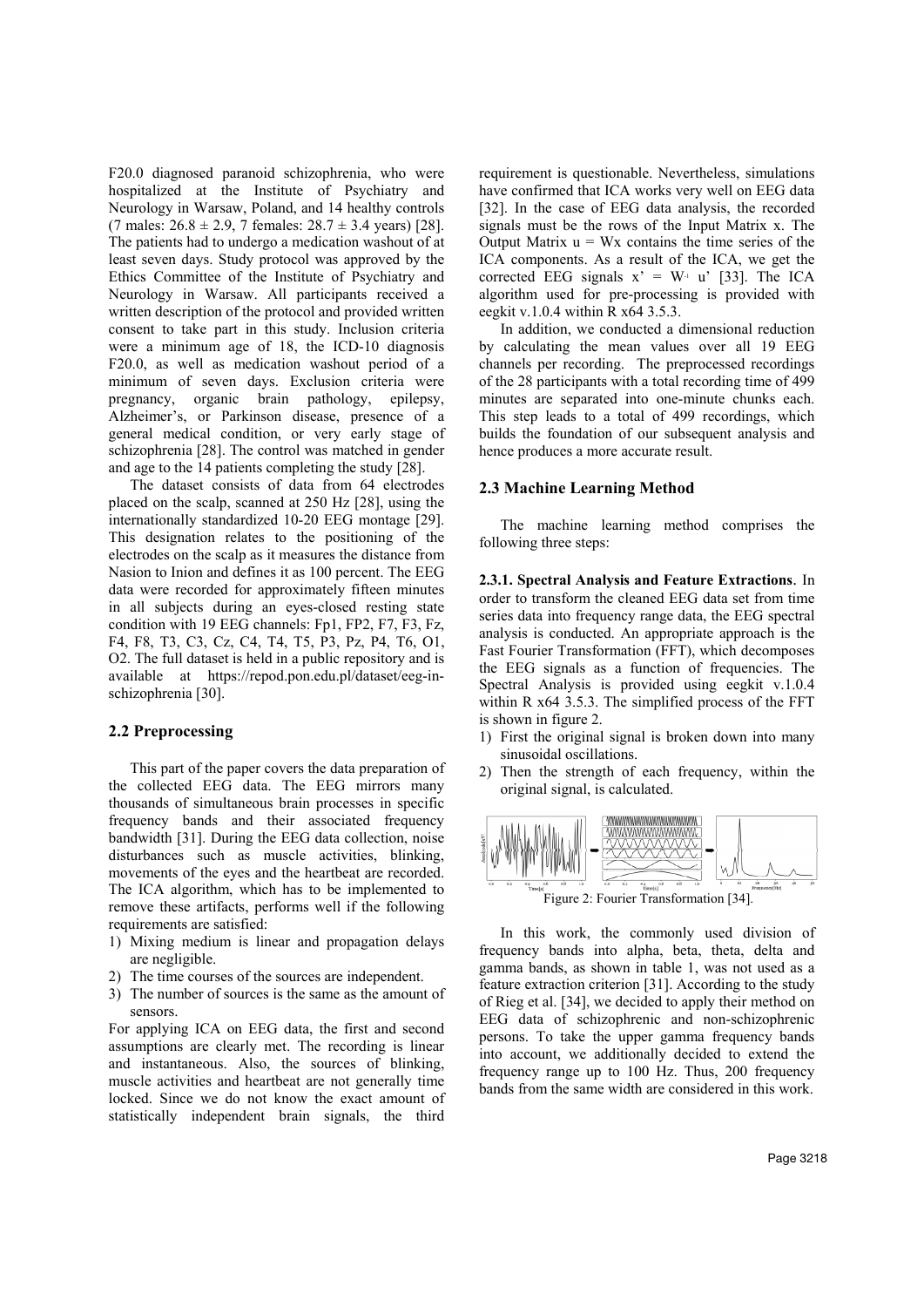| Frequency                                                                                                                                                                                                                     | Frequency       | Characterization      |  |
|-------------------------------------------------------------------------------------------------------------------------------------------------------------------------------------------------------------------------------|-----------------|-----------------------|--|
| Band                                                                                                                                                                                                                          | range in Hz     |                       |  |
| Delta                                                                                                                                                                                                                         | $0.5 - 3.5$ Hz  | Deep sleep            |  |
| Theta                                                                                                                                                                                                                         | $3.5 - 7.5$ Hz  | Sleep and dream.      |  |
| Alpha                                                                                                                                                                                                                         | $7.5 - 12.5$ Hz | Relaxed awake, closed |  |
|                                                                                                                                                                                                                               |                 | eyes                  |  |
| Beta                                                                                                                                                                                                                          | $12.5 - 30$ Hz  | Inner restlessness.   |  |
|                                                                                                                                                                                                                               |                 | stress, concentration |  |
| Gamma                                                                                                                                                                                                                         | $>$ 30 Hz       | Extreme concentration |  |
| THE REPORT OF THE RESIDENCE OF THE RESIDENCE OF THE RESIDENCE OF THE RESIDENCE OF THE RESIDENCE OF THE RESIDENCE OF THE RESIDENCE OF THE RESIDENCE OF THE RESIDENCE OF THE RESIDENCE OF THE RESIDENCE OF THE RESIDENCE OF THE |                 |                       |  |

Table 1: Standard EEG bandwidths [34].

**2.3.2. Classification**. We used the Random Forest classifier. This classifier shows substantial improvements in classification accuracy that results from growing collections of trees and letting them vote for the most popular class. The process works as illustrated in figure 3, and is described as follows [34-37]:

- 1) ntree bootstrap training samples are randomly produced from the original data.
- 2) Each training sample generates the corresponding decision tree. For each leaf node, the mtry of the predictors are randomly sampled and the best split among all variables is chosen.
- 3) Each tree expands unpruned.
- 4) The corresponding category is determined by using each test sample decision for testing.
- 5) According to majority voting, the class is picked.



Figure 3: Random Forest method [36].

To classify the dataset of schizophrenic and nonschizophrenic persons, the Random Forest of the caret package was chosen. The dataset was divided in a 75 % training set (375 recordings) and a 25 % test set (124 recordings). The amount of trees is  $n_{\text{tree}} = 500$ .

**2.3.3. Validation.** To complement and improve the Random Forest classifier we made use of k-fold cross validation with 10 iterations. This method is particularly suitable as it provides information about the ruggedness of a model. Within this operation, the training set is divided into 10 randomly chosen folds. Nine of them are used to train the model, whereby the remaining one is used to test it. The result of the 10 fold cross validation is the mean value of all trials. Correspondingly, we get a confusion matrix with the following fields:

- True positive: The subject suffers from schizophrenia and the model identified correctly.
- False negative: The subject suffers from schizophrenia, but the model has wrongly identified the subject as a non-schizophrenic person.
- False positive: The subject is not suffering from schizophrenia, but the model has wrongly detected the subject as a schizophrenic person.
- True negative: The subject is not suffering from schizophrenia and this has been detected by the model correctly.

The outcome is a valid model, which can be used for prediction on the actual test set.

# **3. Results**

For Random Forest algorithm we applied the caret package v.6.0.82 within a R x64 3.5.3 environment.

To train and evaluate the model, we split the 499 recordings into a training partition ( $nr = 375$ ) and an evaluation partition ( $n = 124$ ). The classifier was built using 500 voting trees. Data from 19 sensors in each recording were summarized. Subsequently, we first built 99 power bands with a range of 0.5 Hz each and gained a balanced accuracy of 96.01 percent. By repeating the process, expanding the spectrum up to 100 Hz, we improved our result to a balanced accuracy of 96.77 percent. The validity of our classifier is ensured by the 10-fold cross validation. Only two nonschizophrenic samples were misclassified as schizophrenic and two schizophrenic samples were misclassified as non-schizophrenic using the extended method (Fig. 4). The remaining 120 samples were classified correctly.

We evaluated our classifier in terms of accuracy, positive predictive value, negative predictive value and balanced accuracy. As shown in table 2 the classifier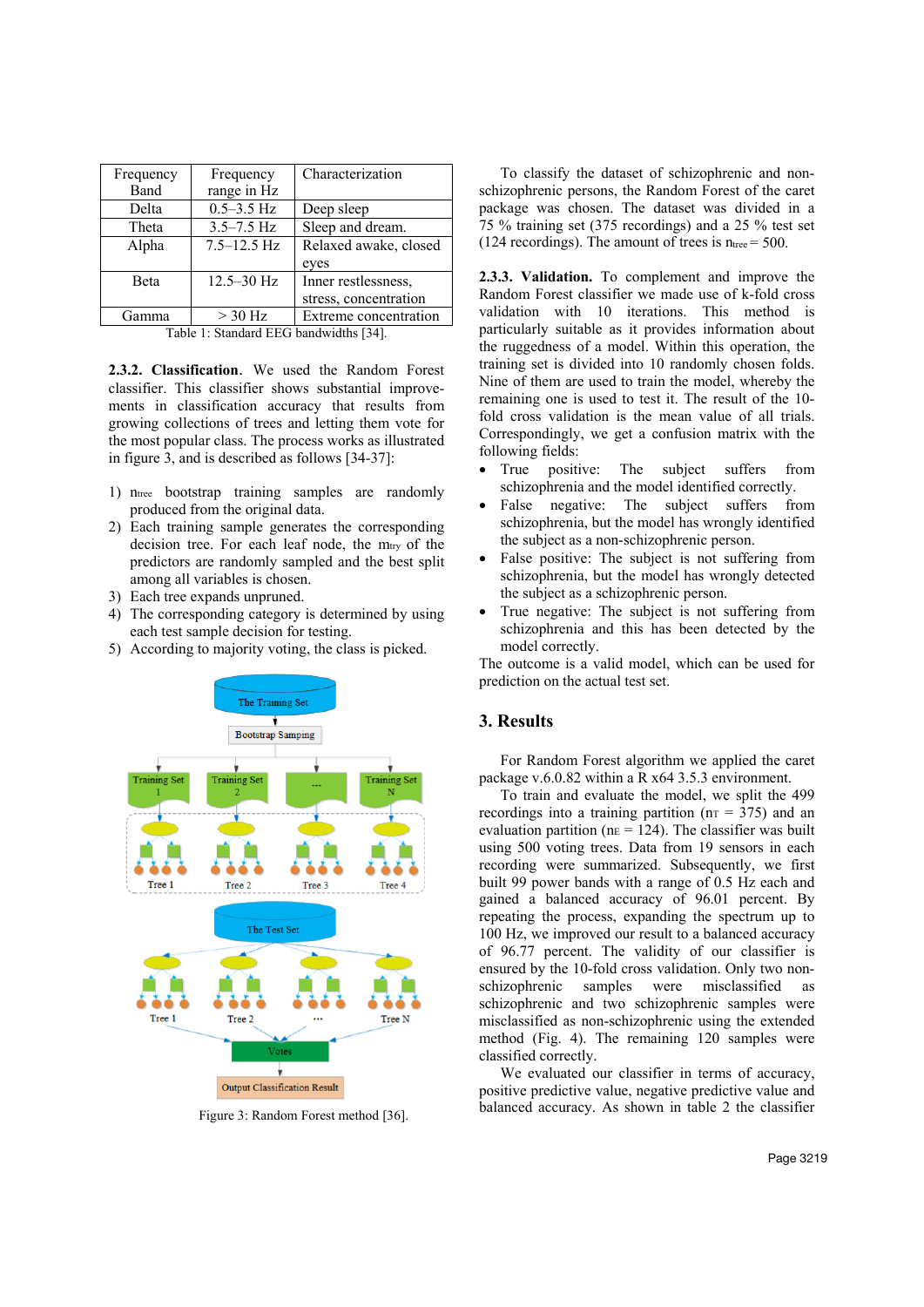achieved excellent performance. The results show that the trained classifier has a balanced accuracy of 96.77 percent. Thus, we are able to distinguish a schizophrenic from a non-schizophrenic person with a very high performance and balanced accuracy.

|           |                       | Reference             |               |
|-----------|-----------------------|-----------------------|---------------|
|           |                       | Non-<br>schizophrenic | schizophrenic |
| Predicted | Non-<br>schizophrenic | 60                    | 2             |
|           | schizophrenic         | 2                     | 60            |

|  | Figure 4: Confusion Matrix. |  |
|--|-----------------------------|--|
|--|-----------------------------|--|

| Performance indicator               | Value  |  |  |
|-------------------------------------|--------|--|--|
| Accuracy                            | 96.77% |  |  |
| Positive predictive value           | 96.77% |  |  |
| Negative predictive value           | 96.77% |  |  |
| Balanced accuracy                   | 96.77% |  |  |
| Kappa                               | 0.9355 |  |  |
| Table 2: Performance of classifier. |        |  |  |

In addition we detected that, beyond the current state of our knowledge, specific frequency subbands in the high gamma range are highly relevant for the diagnosis of schizophrenia. We identified the four most important frequencies for prediction. The most predictive frequency band is 50-50.5 Hz, which is scaled to a value of 100 and serves as a basis for the calculation of the importance of the remaining bands. The following results are obtained for the respective important frequency bands: 96-96.5 Hz has a value of 65.35, 8.5-9 Hz has a value of 58,64 and 96.5-97 Hz has a value of 56.10. Overall 196 frequency bands are below an importance of 50. In comparison to the classical frequency divisions the most important subbands can be assigned to the following bands: three subbands are in the gamma range, and one subband is in the alpha range.

#### **4. Discussion**

Our artifact for distinguishing schizophrenic from non-schizophrenic persons performs very well as demonstrated in table 2. While previous studies using other datasets achieved accuracies between 80.5 and 90.48 percent (see table 3), our approach outperforms

this with a balanced accuracy of 96.77 percent in terms of classification [38-41]. Boostani et al. [38] used the AdaBoost and the Boosted version of Direct Linear Discriminant Analysis (BDLDA) method for their classification. Based on a dataset with 13 schizophrenic patients and 18 age-matched control participants they achieved an accuracy of 85.41 percent (AdaBoost) and 87.51 percent (BDLDA). Based on samples of 780 EEG recordings Zhang et al. [39] attained an accuracy of 90 percent by using a high order pattern discovery algorithm. Laton et al. [40] used Naïve Bayes, Decision Tree and Adaboost as classifiers. The dataset is based on 54 patients with schizophrenia and 54 healthy control participants. They reached an accuracy of 81.6 (Naïve Bayes), 80.5 (Decision Tree) and 81.3 percent (AdaBoost). With a combined Linear Discriminant Analysis and Support Vector Machine (LDA/SVM) method Li et al. [41] gained an accuracy of 90.48 percent based on a total amount of 48 participants, including 23 schizophrenic persons and 25 healthy persons.

| Author               |      | Year   Method | Accuracy | Sample |
|----------------------|------|---------------|----------|--------|
|                      |      |               |          | size   |
| <b>Boostani</b>      | 2009 | AdaBoost      | 85.41 %  | 31     |
| et al. $[38]$        |      | <b>BDLDA</b>  | 87.51 %  |        |
| Zhang et<br>al. [39] |      | 2010 HOPD     | 90.00 %  | 22     |
| Laton et             | 2014 | Naïve Bayes   | 81.60 %  | 108    |
| al. [40]             |      | Decision Tree | 80.50 %  |        |
|                      |      | AdaBoost      | 81.30 %  |        |
| Li et al.            |      | 2019 LDA/SVM  | 90.48%   | 48     |
| [41]                 |      |               |          |        |

Table 3: Related work.

Klimesch et al. [42] as well as Olejarczyk et al. [28] state that within the delta, theta and alpha bands, anomalies have been localized using the EEG data of schizophrenic patients. This insight was supported by Howells et al. [43]. For this reason we first decided to apply the unmodified method from the study of Rieg et al. [34] considering the frequency range up to 50 Hz. Thus, we achieved a balanced accuracy of 96.01 %.

In contrast, Uhlhaas et al. [44] refer to findings of abnormalities in the gamma band by investigating EEG data. Taking this into account, we extended the method and investigated the data up to 100 Hz. This enabled us to further improve our balanced accuracy to 96.77 %.

In order to gain more information about predictive frequency bands, we expanded our analysis from the four most important frequency bands to the most important 10 percent of frequencies. Thus, we found that informative frequency subbands are distributed over the entire spectrum of EEG data (Fig. 5).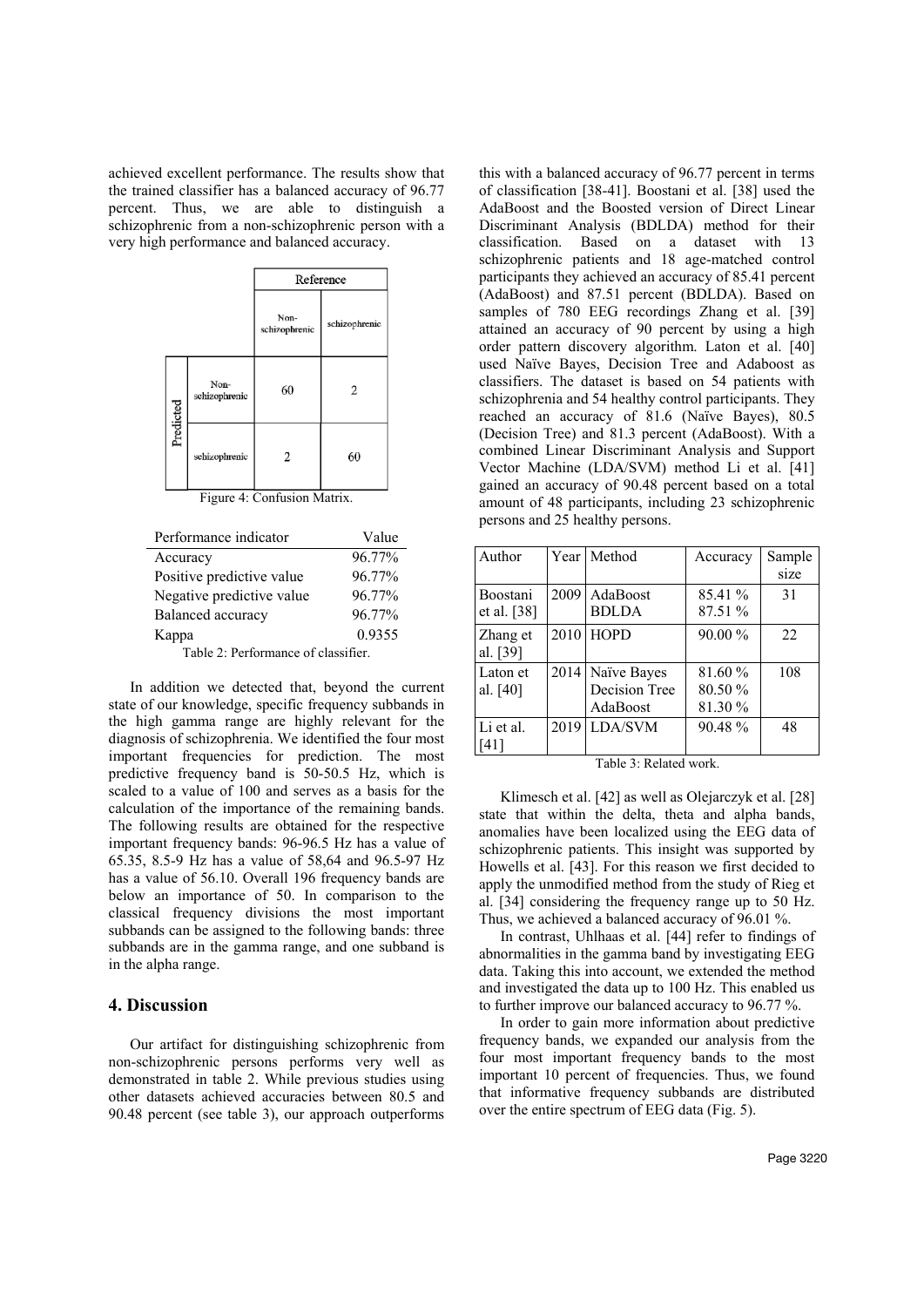

Figure 5: Most important subbands. Predictive frequencies are distributed over the entire EEG spectrum.

These 20 relevant frequency subbands are distributed as follows: One in the delta band, two in the theta band, three in the beta band, four in the alpha band and ten in the gamma band. The corresponding distribution of the subbands can also be seen in figure 5.



Figure 6: Importance of predictive EEG frequencies.

To provide a clear visualization, the values of importance are normalized by the value of the most important frequency band. The threshold for the 10 percent of the most important subbands is visualized by the red line (see figure 6). Consequently, besides the alpha band, the upper gamma band (96.5 Hz to 99.5 Hz) has a high significance. These findings can lead to an intensification of medical research on EEG data based diagnostics of paranoid schizophrenia.

Due to the very good results we achieved with our classifier, and since so far neither diagnostic tests nor biomarkers are available for detecting schizophrenia [4], our approach can be practically implemented as a diagnostic test into daily medical life. Technical assistance could help to make faster and more detailed decisions. This not only provides relief for physicians but, as diagnosing is based on machine learning algorithms; it also reduces the likelihood of human errors [45] in medical environments. The steps of the diagnosis process are visualized in figure 7 and described as follows:

**Step 1:** A physician examines a patient and cannot assess whether the patient is suffering from schizophrenia or not.

**Step 2:** A 10/20 EEG examination is performed. Only one-minute of EEG recording is required.

**Step 3:** Our fast method works within seconds and can be used to process the EEG data.

**Step 4:** Our artifact can distinguish with an accuracy of 96.77 percent whether the patient is suffering from schizophrenia or not.

**Step 5:** According to these results the doctor can determine any further treatments.



Figure 7: Diagnosis process in daily medical life.

# **5. Conclusion**

In the context of this work we built an efficient Random Forest classifier for identifying whether a person is suffering from schizophrenia or not, based on EEG data. By investigating 499 recordings, with a duration of one-minute respectively, our classifier yields a very good balanced accuracy of 96.77 percent. As demonstrated in figure 4, in total only four misclassifications were made. In comparison to other available works, using different approaches, our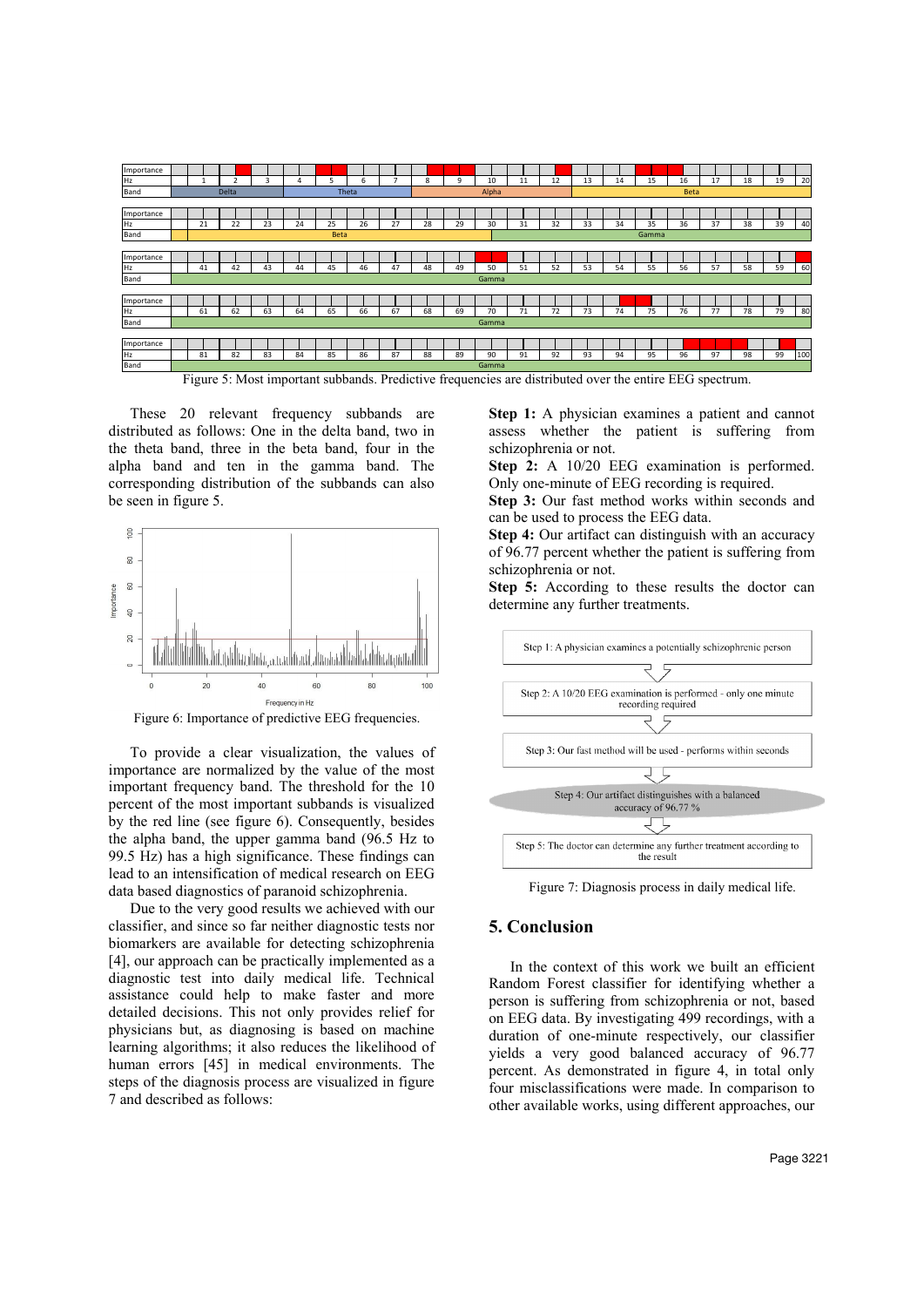classifier outperforms producing an even better result. Furthermore, we showed that a finer separation of the commonly used frequency bands (alpha, beta, theta, delta and gamma) into 200 frequency bands, with a range of 0.5 Hz each, yields new insights about the most predictive subbands.

# **5.1 Limitation**

While we intensively evaluated other traditional machine learning approaches such as clustering [46] and also most modern convolutional neural networks, which are outstanding in other domains such as image recognition [47-49], we achieved the best results here with our novel tree-based method proposed in [34]. However, the method of choice always limits scientific understanding. Hence our study has these limitations:

While our classification model achieves a good level of accuracy, the classifier is not yet trained and tested on patients suffering from other mental illnesses, which could have one or more symptoms also associated with schizophrenia and thus eventually bias the data. That is why more extensive experimentation is necessary using datasets that contain similar data to schizophrenia behavior. Furthermore, it is sufficiently apparent that medication and personality [50-52] influence the EEG data of schizophrenic patients, and as a result, our classifier. While the internal validity of our model is very high due to the rigorous k-fold-crossvalidation, improving external validity by training with additional datasets is also an important step to improve the model. Also, the influence of individual differences in brain activity on EEG e.g. other mental disorders need to be analyzed and considered in future studies.

Another limitation is, that so far the dataset has not been used for this type of classification, which leads to limited grounds for comparability of the performance indicators.

## **5.2 Future work**

In future work we will report common method bias evaluations [53, 54]. In addition, we will triangulate EEG sensor data with other physiological sensor data (i.e., electrocardiogram [55, 56], electrodermal activity [57, 58], eye fixation [59-61], eye pupil diameter [62-65]). Furthermore, we will experimentally evaluate whether our novel approach is also robust under various conditions of a user's cognitive workload [66-68] and related concepts [69- 71], concentration [72], and mindfulness [73. 74]. In

addition, we will report results on successfully applying our novel procedure to other schizophrenia data [75], and other diseases such as epilepsy [76, 77] and sleep disorder [78, 79].

In terms of implementing the approach in real clinical environments we will conduct an implementation study to evaluate acceptance [80-82] and trust [83, 84] by physicians and patients and if the automated approach improves the coordination [85, 86] between physicians more efficiently.

Since our analysis is based on professionally recorded data from a public repository future work could not only replicate but also enhance our work. In addition, we want to re-evaluate our classifier on other datasets to increase external validity. In addition, despite achieving good results based on one minute recordings, future work could systematically analyze adjusted time periods.

## **6. References**

[1] OECD, Health at a Glance 2017, Paris, France, 2017.

[2] W. T. Carpenter, and R. W. Buchanan, "Schizophrenia", N Engl J Med, vol. 330, no. 10, pp. 681- 690, 1994.

[3] J. L. Ayuso-Mateos, P. Gutierrez-Recacha, J. M. Haro, and D. Chisholm, "Estimating the prevalence of schizophrenia in Spain using a disease model", Schizophr Res, vol. 86, no. 1-3, pp. 194-201, 2006.

[4] M. Owen, A. Sawa, and P. Mortensen, "Schizophrenia", Lancet, vol. 388, no. 10039, pp. 86-97, 2016.

[5] C. Hjorthøj, A. E. Stürup, J. J. McGrath, and M. Nordentoft, "Years of potential life lost and life expectancy in schizophrenia: a systematic review and meta-analysis", Lancet Psychiatry, vol. 4, no. 4, pp. 295-301, 2017.

[6] J. F. Hayes, L. Marston, K. Walters, M. B. King, and D. P. J. Osborn, "Mortality gap for people with bipolar disorder and schizophrenia: UK-based cohort study 2000- 2014", Br J Psychiatry, vol. 211, no. 3, pp. 175-181, 2017.

[7] S. L. James et al., "Global, regional, and national incidence, prevalence, and years lived with disability for 354 diseases and injuries for 195 countries and territories, 1990-2017: a systematic analysis for the Global Burden of Disease Study 2017", Lancet, vol. 392, no. 10159, pp. 1789-1858, 2018.

[8] R. Mizutani et al., "Three-dimensional alteration of neurites in schizophrenia", Transl. Psychiatry, vol. 9, no. 85, pp. 1-12, 2019.

[9] C. F. M. G. van Kesteren et al., "Immune involvement in the pathogenesis of schizophrenia: a meta-analysis on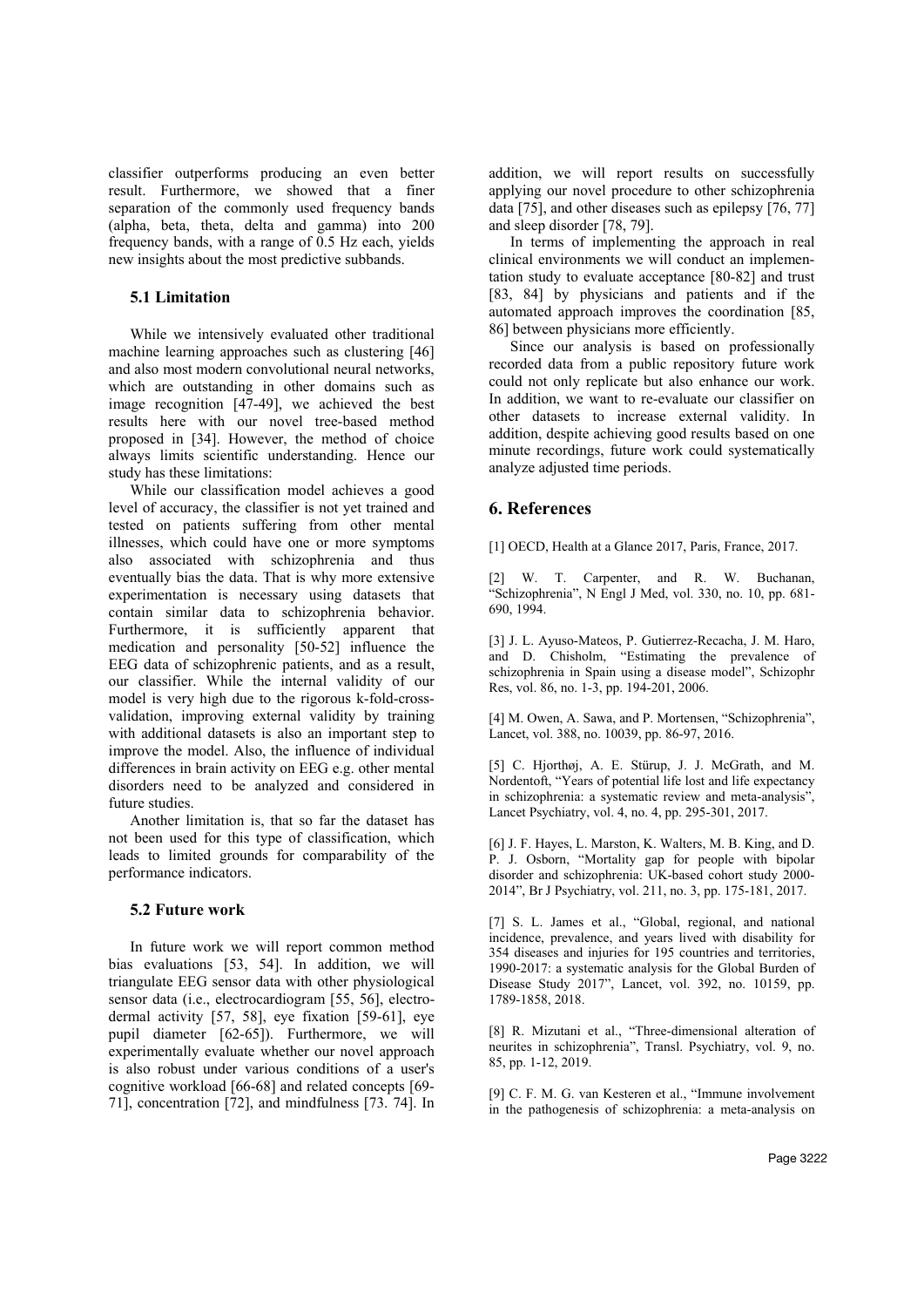postmortem brain studies", Transl. Psychiatry, vol. 7, no. e1075, pp. 1-11, 2017.

[10] R. Newton, A. Rouleau, A.-G. Nylander, J.-Y. Loze, H. K. Resemann, S. Steeves, and B. Crespo-Facorro, "Diverse definitions of the early course of schizophrenia–a targeted literature review", npj Schizophrenia, vol. 4, No. 21, pp. 1-21, 2018.

[11] B. Deakin et al., "The benefit of minocycline on negative symptoms of schizophrenia in patients with recent-onset psychosis (BeneMin): a randomised, doubleblind, placebo-controlled trial", Lancet Psychiatry, vol. 5, no. 11, pp. 885-894, 2018.

[12] E. Chesney, G. Goodwin, and S. Fazel, "Risks of allcause and suicide mortality in mental disorders: a meta-review", World Psychiatry, vol. 13, no. 2, pp. 153-160, 2014.

[13] I. Kooyman, K. Dean, S. Harvey, and E. Walsh, "Outcomes of public concern in schizophrenia", Br J Psychiatry, vol. 191, no. s50, pp. s29-s36, 2007.

[14] S. Marwaha, and S. Johnson, "Schizophrenia and employment", Soc Psychiatry Psychiatr Epidemiol, vol. 39, no. 5, pp. 337-349, 2004.

[15] J. A. Lieberman, and M. First, "Psychotic Disorders", N Engl J Med, vol. 379, no. 3, pp. 270-280, 2018.

[16] A. Schmitt, A. Hasan, O. Gruber, and P. Falkai, "Schizophrenia as a disorder of disconnectivity", Eue Arch Psy Clin N, vol. 261, no. 2, pp. 150-154, 2011.

[17] World Health Organization, "The ICD-10 Classification of Mental and Behavioural Disorders", Geneva, Switzerland, pp. 78-91, 1993.

[18] K. Tsoi, S. Poon, and P. Hung, Patrick, "Introduction to the Minitrack on Big Data on Healthcare Application", In HICSS-51 Proceedings, p. 2777.

[19] K. Tsoi, S. Poon, and P. Hung, Patrick, "Introduction to the Minitrack on Big Data on Healthcare Application", In HICSS-52 Proceedings, p. 3720.

[20] A. Esteva et al., "A guide to deep learning in healthcare", Nature Medicine, vol. 25, pp. 24-29, 2019.

[21] C. Poon, N. Gorii, M. Latt, K. Tsoi, B. Choi, C. Lov, S. Poon, "Derivation and Analysis of Dynamic Handwriting Features as Clinical Markers of Parkinson's Disease", In HICSS-52 Proceedings, pp. 3721-3730.

[22] S. K. Poon, J. Poon, M. McGrane, X. Zhou, P. W. H. Kwan, R. Zhang, B. Liu, J. Gao, C. Loy, K. Chan, D. Manyuen Sze, "A novel approach in discovering significant interactions from TCM patient prescription data", Int J Data Min Bioin, vol. 5, no. 4, pp. 353-368, 2011.

[23] B. Moghaddam, and D. Javitt, "From Revolution to Evolution: The Glutamate Hypothesis of Schizophrenia and its Implication for Treatment", Neuropsychopharmacology, vol. 37, pp. 4-15, 2012.

[24] S. Micheloyannis, E. Pachou, C. J. Stam, M. Breakspear, and M. Zervakis, "Small-world networks and disturbed functional connectivity in schizophrenia", Schizophr Res, vol. 87, no. 1-3, pp. 60-66, 2006.

[25] K. J. Friston, "Theoretical neurobiology and schizophrenia", Br Med Bull, vol. 52, no. 3, pp. 644-655, 1996.

[26] D. J. A. Smit, C. J. Stam, D. Posthuma, D. I. Boomsma, E. J. C. de Geus, "Heritability of 'small-world' networks in the brain: A graph theoretical analysis of resting-state EEG functional connectivity", Hum Brain Mapp, vol. 29, no. 12, pp. 1368-1378, 2008.

[27] A. R. Hevner, S. T. March, J. Park, and S. Ram, "Design Science in Information Systems Research", MIS Qarterly, vol. 28, no. 1, pp. 75-105, 2004.

[28] E. Olejarczyk, and W. Jernajczyk, "Graph-based analysis of brain connectivity in schizophrenia", PLOS ONE, vol. 12, no. 11, pp. 1-28, 2017.

[29] G. Klem, H. Lüders, H. Jasper, and C. Elger, "The tentwenty electrode system of the International Federation", Electroencephalogr Clin Neurophysiol, vol. 52, pp. 3-6, 1999.

[30] E. Olejarczyk, and W. Jernajczyk, "EEG in schizophrenia", RepOD, 2017, http://dx.doi.org/10.18150/ repod.0107441.

[31] G. Müller-Putz, R. Riedl, and S. Wriessnegger, "Electroencephalography (EEG) as a Research Tool in the Information Systems Discipline: Foundations, Measurement, and Applications", CAIS, vol. 37, no. 46, pp. 911-948, 2015.

[32] S. Makeig, A. J. Bell, T.-P. Jung, and T. J. Sejnowski, "Independent Component Analysis of Electroencephalographic Data", NIPS, vol. 8, pp. 145-151, 1996.

[33] T.-P. Jung, C. Humphries, T.-W. Lee, S. Makeig, M. J. McKeown, V. Iragui, and T. J. Sejnowski, "Extended ICA Removes Artifacts from Electroencephalographic Recordings", NIPS, vol. 10, pp. 894-900, 1998.

[34] T. Rieg, J. Frick, M. Hitzler, and R. Buettner, "Highperformance detection of alcoholism by unfolding the amalgamated EEG spectra using the Random Forests method", In HICSS-52 Proceedings, pp. 3769-3777.

[35] L. Breiman, "Random Forests", Machine Learning, vol. 45, no. 1, pp. 5-32, 2001.

[36] Y. Zhou, J. Guo, L. Fu, and T. Liang, "Research on Aero-engine Maintenance Level Decision Based on Im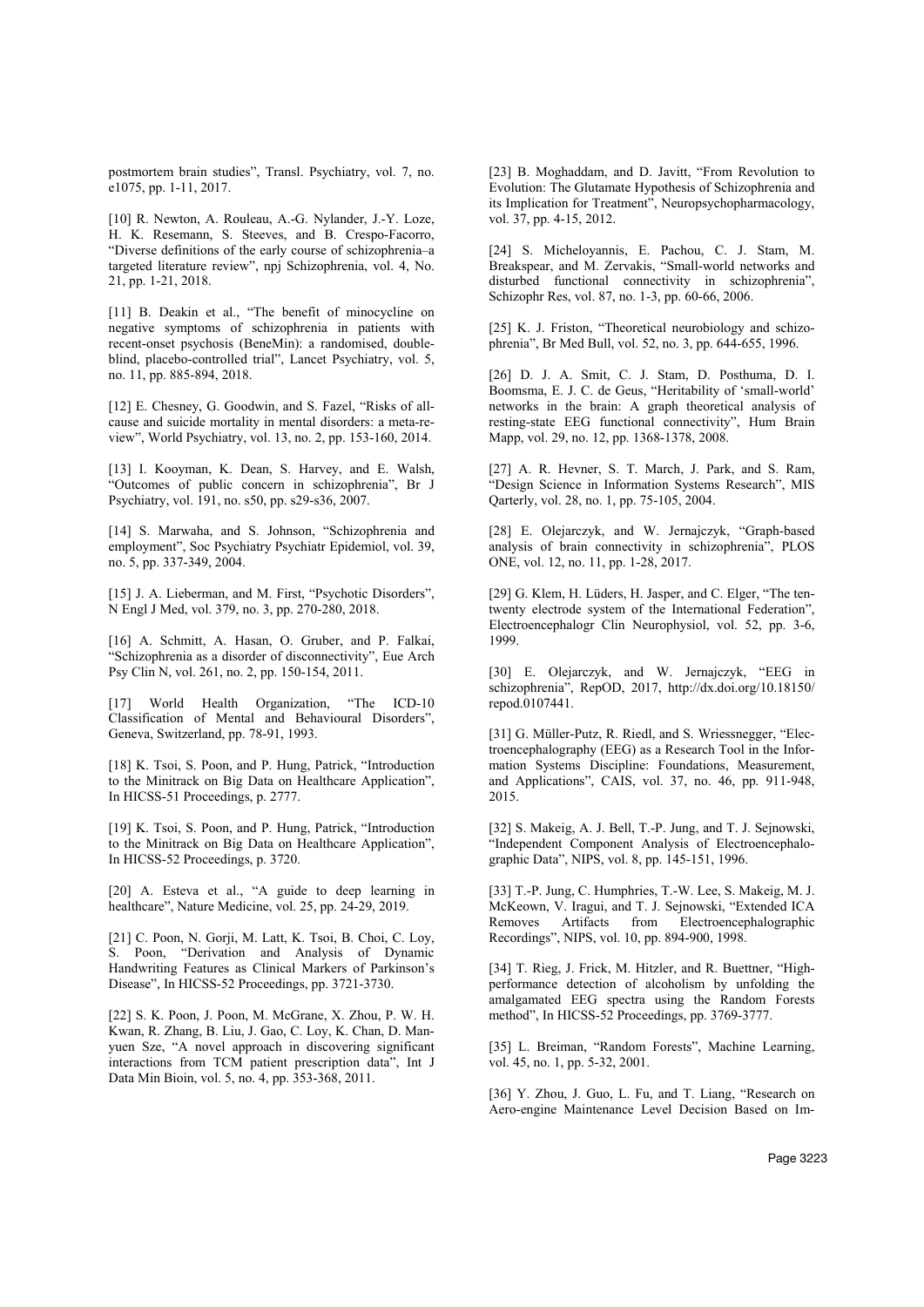proved Artificial Fish-swarm Optimization Random Forest Algorithm", in SDPC 2018 Proceedings, pp. 606-610.

[37] V. Rodriguez-Galiano, M. Sanchez-Castillo, M. Chica-Olmo, and M. Chica-Rivas, "Machine learning predictive models for mineral prospectivity: An evaluation of neural networks, random forest, regression trees and support vector machines", Ore Geol Rev, vol. 71, pp. 804-818, 2015.

[38] R. Boostani, K. Sadatnejad, and M. Sabeti, "An efficient classifier to diagnose of schizophrenia based on EEG signals", Expert Syst Appl, vol. 36, no. 3, pp. 6492-6499, 2009.

[39] S. Zhang, Q. Shini, and W. Wang, "Classification of schizophrenia's EEG based on high order pattern discovery", in 2010 IEEE BIC-TA Proc., pp. 1147-1149.

[40] J. Laton, J. Van Schependom, J. Gielen, J. Decoster, T. Moons, J. Keyser, M. Hert, and G. Nagels, "In search of biomarkers using electroencephalography", 2014 PRNI Proceedings, pp. 1-4.

[41] F. Li et al., "Differentiation of Schizophrenia by Combining the Spatial Brain Network Patterns of Rest and Task P300", in IEEE T Neur Sys Reh, vol. 27, no. 4, pp. 594-602, 2019.

[42] W. Klimesch, P. Sauseng, and S. Hanslmayr, "EEG alpha oscillations: The inhibition-timing hypothesis", Brain Res Rev, vol. 53, no.1, pp. 63-88, 2007.

[43] F. M. Howells et al., "Electroencephalographic delta/alpha frequency activity differentiates psychotic disorders: a study of schizophrenia, bipolar disorder and methamphetamine-induced psychotic disorder", Transl Psychiatry, vol. 8, no. 75, pp. 1-11, 2018.

[44] P. J. Uhlhaas and W. Singer, "Abnormal neural oscillations and synchrony in schizophrenia", Nat Rev Neurosci, vol. 11, no. 2, pp. 100-113, 2010.

[45] Y. Donchin et al., "A look into the nature and causes of human errors in the intensive care unit", Crit Care Med, vol. 23, no. 2, pp. 294-300, 1995.

[46] F. Baumann, D. Emmert, H. Baumgartl, and R. Buettner, "Hardcore Gamer Profiling: Results from an unsupervised learning approach to playing behavior on the Steam platform", Procedia Computer Science, vol. 126, pp. 1289-1297, 2018.

[47] R. Buettner, and H. Baumgartl "A highly effective deep learning based escape route recognition module for autonomous robots in crisis and emergency situations", HICSS-52 Proceedings, pp. 659-666, 2019.

[48] H. Baumgartl, and R. Buettner, "Development of a highly precise place recognition module for effective human-robot interactions in changing lighting and viewpoint conditions", HICSS-53 Proceedings, 2020, in press.

[49] H. Baumgartl, J. Tomas, R. Buettner, and M. Merkel, "A novel Deep-Learning Approach for Automated Non-Destructive Testing in Quality Assurance based on Convolutional Neural Networks", ACEX-2019 Proceedings, 2019, in press.

[50] R. Buettner, "Predicting user behavior in electronic markets based on personality-mining in large online social networks: A personality-based product recommender framework," Electronic Markets, vol. 27, no. 3, pp. 247- 265, 2017.

[51] R. Buettner, "Innovative Personality-based Digital Services", PACIS 2016 Proceedings, 2016.

[52] R. Buettner, "Personality as a predictor of business social media usage: An empirical investigation of XING usage patterns", PACIS 2016 Proceedings, 2016.

[53] R. Buettner, "Getting a job via career-oriented social networking markets: The weakness of too many ties", Electronic Markets, vol. 27, no. 4, pp. 371-385, 2017.

[54] R. Buettner, "Analyzing the Problem of Employee Internal Social Network Site Avoidance: Are Users Resistant due to their Privacy Concerns?", HICSS-48 Proceedings, pp. 1819-1828, 2015.

[55] R. Buettner, L. Bachus, L. Konzmann, and S. Prohaska, "Asking Both the User's Heart and Its Owner: Empirical Evidence for Substance Dualism", Information Systems and Neuroscience, vol. 29, pp. 251-257, 2018.

[56] R. Buettner, and M. Schunter, "Efficient machine learning based detection of heart disease", Proc. IEEE Healthcom 2019, in press.

[57] R. Buettner, "Asking both the User's Brain and its Owner using Subjective and Objective Psychophysiological NeuroIS Instruments", ICIS 2017 Proceedings, 2017.

[58] A. Eckhardt, C. Maier, and R. Buettner, "The Influence of Pressure to Perform and Experience on Changing Perceptions and User Performance: A Multi-Method Experimental Analysis", ICIS 2012 Proceedings, 2012.

[59] A. Eckhardt et al., "Objective measures of IS usage behavior under conditions of experience and pressure using eye fixation data", ICIS 2013 Proceedings, 2013.

[60] R. Buettner, "A user's cognitive workload perspective in negotiation support systems: An eye-tracking experiment", PACIS 2016 Proceedings, 2016.

[61] R. Buettner, "Cognitive Workload of Humans Using Artificial Intelligence Systems: Towards Objective Measurement Applying Eye-Tracking Technology", LNAI, vol. 8077, pp. 37-48, 2013.